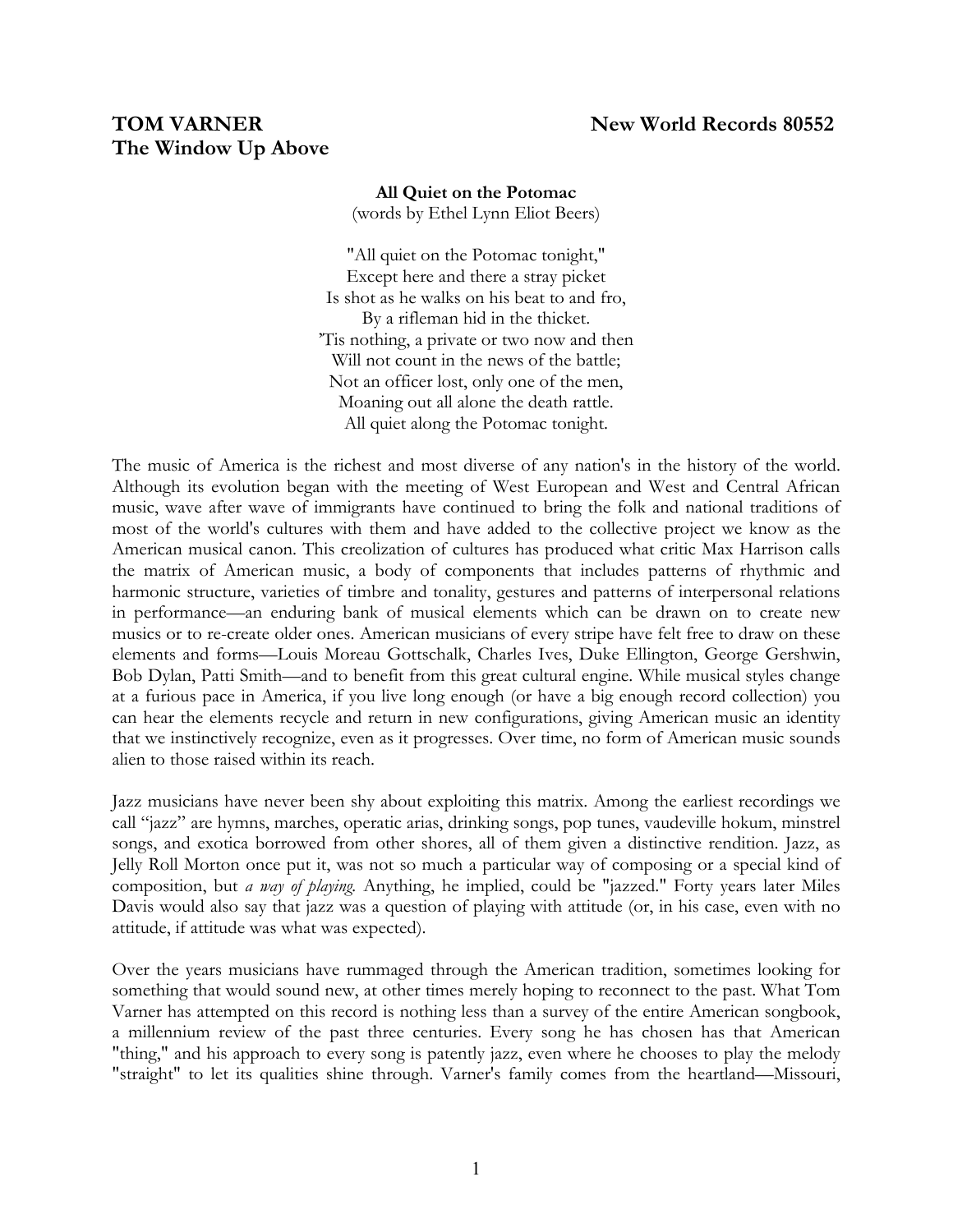home of balladeers like Jimmy Lunceford, Coleman Hawkins, Ben Webster, Miles—and like them, he holds songs in the highest esteem.

Although this record is Varner's personal choice of American songs and not an all-time hit list, it nonetheless is studded with some genuine chart-toppers, especially those from the Revolutionary and Civil War periods: "Stone Grinds All," for instance, is a Revolutionary War fife tune borrowed from the Scots fiddle tradition, and "When Jesus Wept" is a composition by William Billings and one of the monster hits of the late 1770s; "All Quiet on the Potomac," "Lorena," and "Battle Cry of Freedom," were hits of the Civil War on either the Northern or the Southern side, and sometimes even both, as when a love for "Kingdom Coming" unified the two sides musically. Varner's varied response to these songs is expectedly late-twentieth-century, but full of surprises: His treatment of "Stone Grinds All" is a kind of music video of the Revolutionary War, while "Kingdom Coming" (with a blues interlude added) and "Battle Cry of Freedom" (a copy of which Varner found in his mother's piano bench) are punkishly deconstructed. "When Jesus Wept" is treated first as a meditation, then taken "out." But, by contrast, "All Quiet" and "Lorena" are played straight.

The later religious songs he chooses are presented with all of their multicultural credentials intact: "My God Is Real," a gospel song identified with Mahalia Jackson, but with Midwestern roots; "When the Saints Go Marching In" is a church march that became a New Orleans jazz standard (though Varner here finds the Blue Note/Jimmy Smith/Grant Green groove); "There Is a Balm in Gilead" is a black hymn which was first popularized through minstrel shows; and "Abide With Me" is a Euro-American hymn that Thelonious Monk recorded (no doubt in part because one of its composers was W. H. Monk). While George Jones' "The Window Up Above" (with Varner's horn playing the role of the tinkling Nashville piano) is not strictly speaking a religious song, its ironic title and treatment can trick the listener into believing it is. Similarly, "Over the Rainbow," a pop song if ever there was one, has been performed by so many (from Judy Garland to Sun Ra) and has assumed so many meanings that it has taken on a kind of anthem-like aura—one here enhanced by allusion to the often ethereal trio of Paul Motian, Joe Lovano, and Bill Frisell.

Even country songs like Hank Williams's spooky "Ramblin' Man," Tammy Wynette's "Till I Get It Right" (a descendant of tear-jerkers like "Lorena"), and—if I may be so bold as to call it country— Bruce Springsteen's "With Every Wish" connect to the American religious song tradition and highlight the "soulful" quality that white singers have adopted from black gospel.

"I Got It Bad" and "The Man I Love" are given relatively straight but shimmering readings, to enhance what Varner hears as their American lieder quality—songs that sing even when they are played instrumentally; and Varner's own meditative "The Best Thing" comes from the same mold. Finally, Eubie Blake's "Memories of You," when it's given a straightforward treatment, reveals a nineteenth-century affinity not heard in the usual up-tempo jazz versions.

The proof—as if any were needed—that there is an organic American tradition of music spanning more than three hundred years can be heard in the character of these songs, even with the unique readings that Tom Varner gives them. In fact, it is in their uniqueness that these performances represent the deepest of all American musical attributes—the "jazz ethos" that Max Roach and others have spoken of, where each player strives to achieve a distinct sound and approach to the music, even as they all coalesce together. It's another definition of democracy, one seldom achieved in American politics, but blessedly present in the best of American music. —John F. Szwed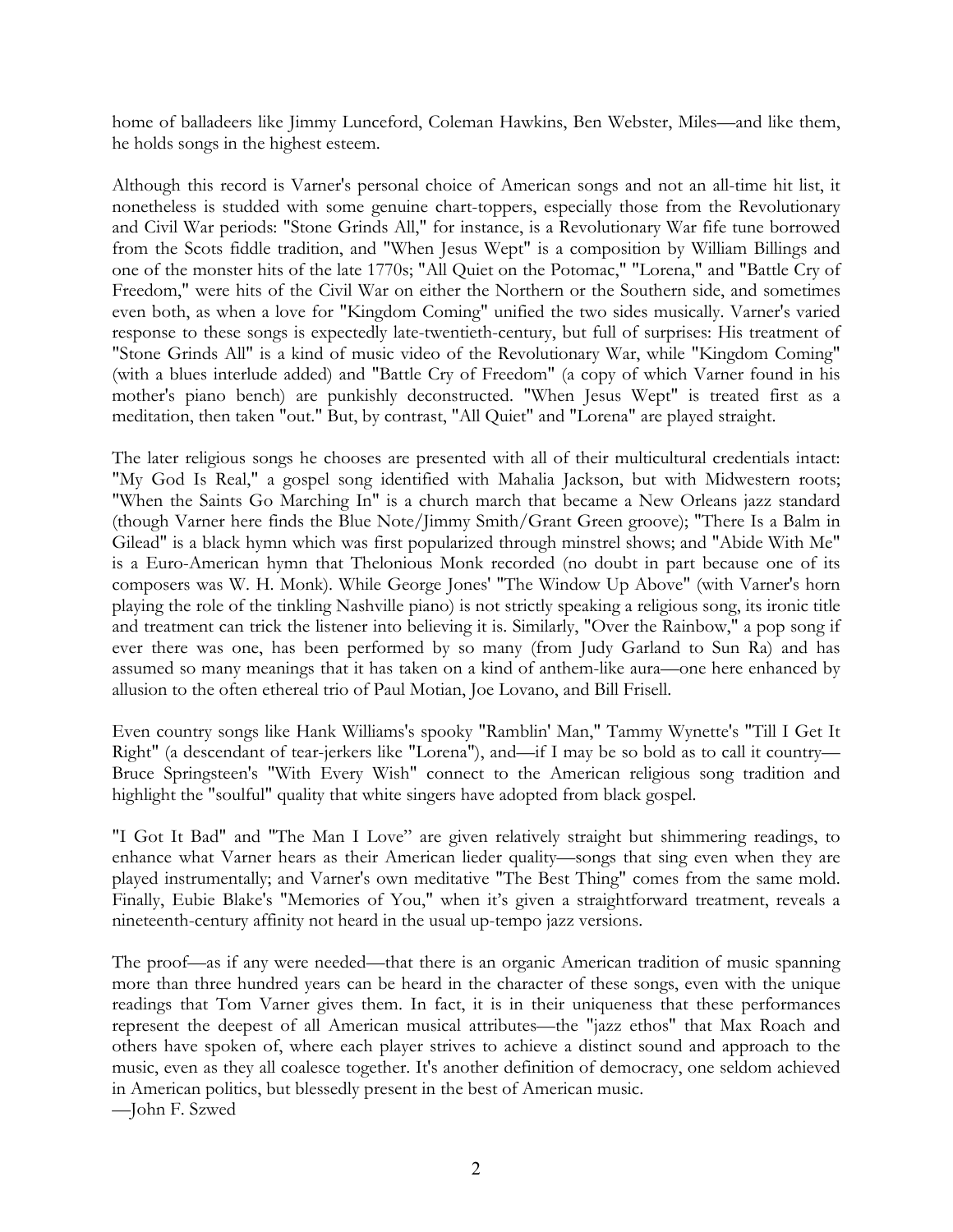John F. Szwed, *is author of* Space Is the Place: The Lives and Times of Sun Ra *and the forthcoming* Dig! Miles Davis and the Birth of American Cool*.*

I wanted to do something different for this record. Instead of playing my own compositions, I wanted to simply explore a variety of songs that have an inner resonance, whether from family, religion, nation, or culture. In this process, fascinating connections popped up. Dave Ballou found out only recently that his great-great-great-uncle was Rhode Island's Sullivan Ballou, author of the deeply moving letter featured in the Ken Burns Civil War documentary. And in 1998 here is Dave and myself—a great-grandson of a 17-year-old Varner kid who enlisted at the close of the war to fight in General Lee's defense of Richmond—playing "All Quiet on the Potomac" together. My mother, Dorothy (white rural Missouri background), and my childhood piano teacher, Capitola Dickerson (African-American East Coast urban background), both grew up in the Depression, and both loved Mahalia Jackson. The three of us went together to see Duke Ellington perform in 1971. Ms. Dickerson, who played Art Tatum 78s for me at lessons, sang "There Is a Balm in Gilead" at Mom's funeral in 1984. She's still going strong and teaching today.

I want to thank all the musicians for their hard work and beautiful contributions, including Thirsty Dave for his voice and help in choosing a Hank Williams tune. This recording is for Cappie and all my family and extended family, but especially for my wife, Terri. She is "The Best Thing." —Tom Varner, July 9, 1998, NYC

Please visit Tom Varner's Web site: [www.tomvarnermusic.com](http://www.tomvarnermusic.com/)

#### SELECTED DISCOGRAPHY

As a leader: *Covert Action.* New Note 1009. *Jazz French Horn.* New Note 1004. *Long Night Big Day.* New World 80410-2. *Martian Heartache.* Soul Note 121276. *Motion/Stillness.* Soul Note 1067. *The Mystery of Compassion.* Soul Note 121217. *Tom Varner Quartet.* Soul Note 1017.

As a performer/composer: Ed Jackson. *Wake Up Call.* New World 80451-2. New York Composers Orchestra. New World 80397-2.

Producer: Tom Varner Engineer: Jon Rosenberg Assistant: John Reigart Recorded May 7 and 8, 1998, and mixed May 27 and 28, 1998, at Sound On Sound, NYC Mastered June 23 and 26 by Paul Zinman, SoundByte Productions, Inc., NYC Photographs: Terri Constant Cover design: Bob Defrin Design, Inc., NYC

#### **This recording was made possible with a grant from Francis Goelet.**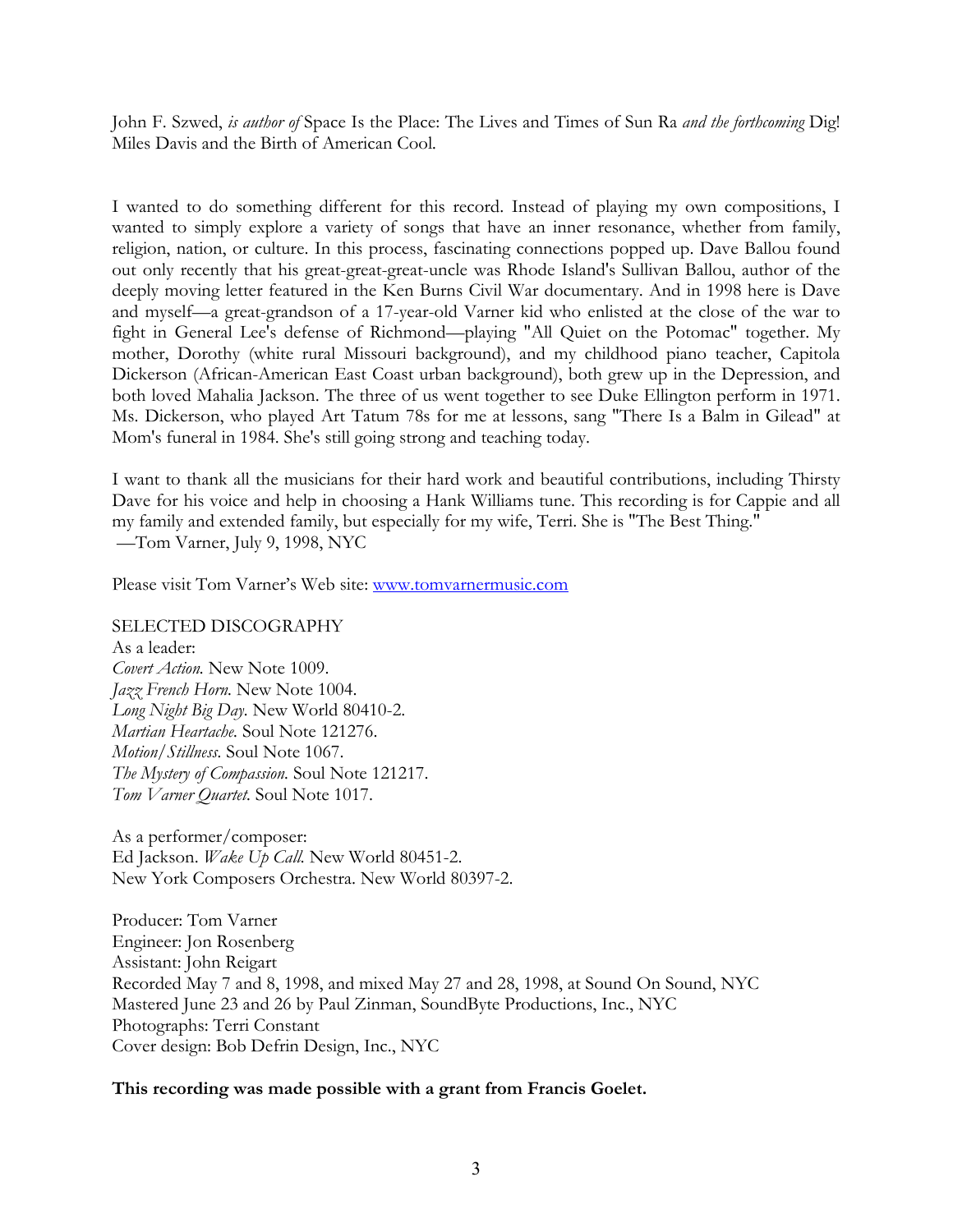#### FOR NEW WORLD RECORDS:

Herman E. Krawitz, President; Paul Marotta, Managing Director; Paul M. Tai, Director of Artists and Repertory; Lisa Kahlden, Director of Information Technology; Virginia Hayward, Administrative Associate; Mojisola Oké, Bookkeeper; Ben Schmich, Production Associate.

RECORDED ANTHOLOGY OF AMERICAN MUSIC, INC., BOARD OF TRUSTEES: David Hamilton, Treasurer; Milton Babbitt; Emanuel Gerard; Adolph Green; Rita Hauser; Herman E. Krawitz; Arthur Moorhead; Elizabeth Ostrow; Don Roberts; Patrick Smith; Frank Stanton.

Francis Goelet (1926-1998), Chairman

1998 © 1998 Recorded Anthology of American Music, Inc. All rights reserved. Printed in USA.

## **THE WINDOW UP ABOVE 80552-2 AMERICAN SONGS 1770–1998 TOM VARNER**

- 1. Stone Grinds All (Traditional) 1:26
- 2. The Window Up Above (George Jones) (publ. Trio Music Co. Inc., Glad Music Co., and Fort Knox Music Inc., BMI) 2:57
- 3. I Got It Bad (Duke Ellington and Paul Francis Webster) (publ. EMI Robbins Catalog and Webster Music Co., ASCAP) 4:17
- 4. Kingdom Coming (Henry Clay Work; public domain) 4:10

5. Over the Rainbow (Harold Arlen and E. Y. Harburg) (publ. EMI Feist Catalog Inc., ASCAP) 3:59

6. My God Is Real (Yes God Is Real) (Kenneth Morris) (publ. Martin and Morris Music Studio Inc., BMI) 3:41

- 7. The Man I Love (George and Ira Gershwin) (publ. New World Music Co. Ltd., ASCAP) 4:21
- 8. When the Saints Go Marching In (Traditional) 4:58
- 9. Lorena (Joseph Philbrick Webster and Henry LaFayette Webster; public domain) 1:53

10. Till I Get Right (Red Lane [Rudolph DeLaughter] and Larry Henley) (publ. Sony-ATV Songs LLC, BMI) 4:51

11. Memories of You (Eubie Blake and Andy Razaf) (publ. Shapiro Bernstein & Co. and Razaf Music, ASCAP) 4:48

- 12. Battle Cry of Freedom (George F. Root; public domain) 3:02
- 13. All Quiet on the Potomac (John Hill Hewitt and Ethel Lynn Eliot Beers; public domain) 1:53